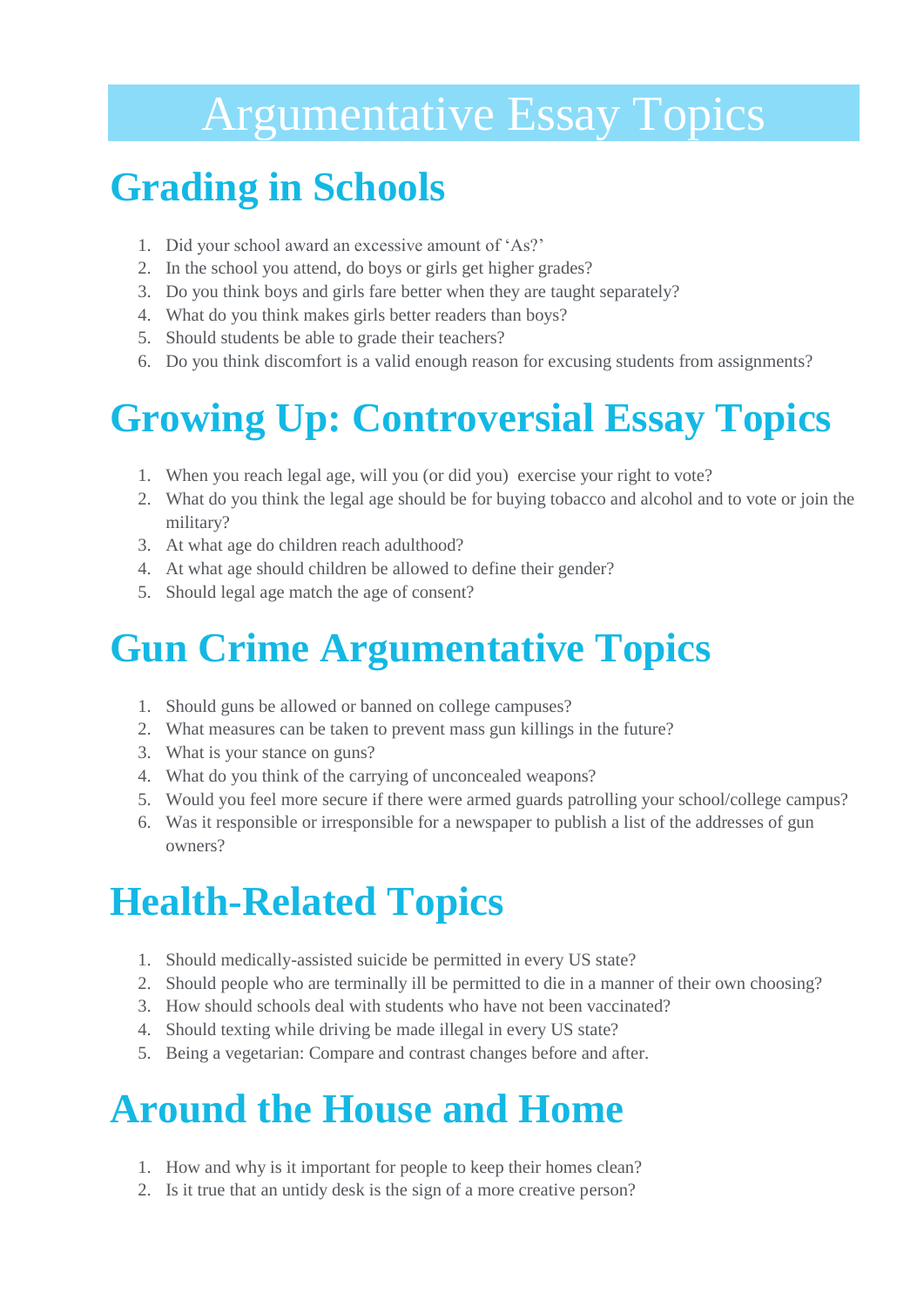## **Interesting Ideas for Immigration Argumentative Essay**

- 1. Is it right that the US allows millions of undocumented and possibly illegal immigrants to live in the country without them fearing deportation?
- 2. Should the children of illegal immigrants be entitled to free to public schooling?

# **International Relations**

- 1. Should the USA spy on countries it classifies as friends?
- 2. In what circumstances is military force justifiable or is such intervention ever justifiable?
- 3. Should the ransom demands of terrorists be paid to secure hostage release?

# **The Internet and Social Media**

Everyone uses the Internet and at least one social media website, so these are some topics for an argumentative essay that you should be familiar with:

- 1. Is [Facebook](https://primeessays.com/samples/Business/facebook-an-innovative-sales-and-marketing-tool-essay.html) retaining its competitive edge?
- 2. Do you always get a feel-good factor using Facebook?
- 3. Do you think it is all right for online users to be able to conceal their identities?
- 4. Can or should one trust online reviews?
- 5. Have you ever considered closing your [social media accounts?](https://primeessays.com/samples/Sociology/social-networking-in-our-life-essay.html)
- 6. Should people be able to get fired because of their Facebook posts?

## **Leadership and Politics Argumentative Essay Topics**

- 1. Does moral responsibility come with [leadership?](https://primeessays.com/samples/History/personal-leadership-philosophy-essay.html)
- 2. Do successful leaders need to be extroverts?
- 3. Are politicians acting in a good or bad way when they threaten shutdowns

## **Argumentative Topics for Literature Essay**

- 1. Would you rather read or listen to a book and which method do you think is the best?
- 2. Of the two children's book characters Obedient and Contrary, which do you like best?
- 3. What writer do you think deserves a prize? Why?
- 4. Would you replace your paper book collection in favor of a digital one?
- 5. In your opinion, what characters do you think merit being written about?

## **Morality and Being Responsible**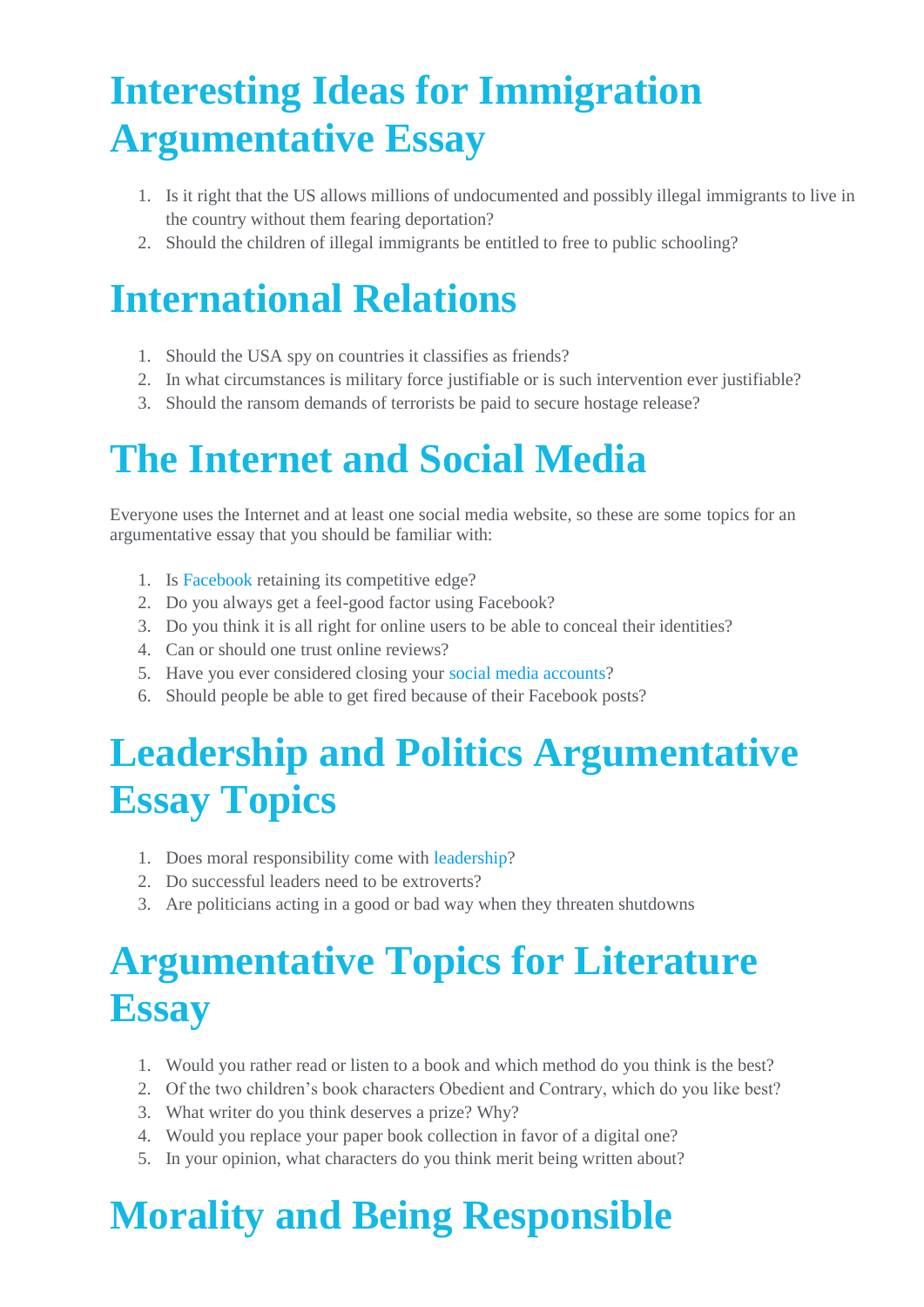- 1. Are there any situations where looting can be condoned?
- 2. Have newspapers a moral duty not to publish cartoon images that are deemed offensive by others e.g. the Prophet Muhammad?
- 3. Is it right for newspapers to publish images of someone who is dying?
- 4. Have by-standers a moral responsibility to get involved in troublesome situations?
- 5. Where offensive language is prohibited, is the world made a better place?
- 6. Do you think there are some words and phrases that should be abolished?
- 7. Does suffering and/or hardship make people more successful and/or stronger?
- 8. Are there any words or phrases you think are over-used?
- 9. Have some offensive words lost their shock value because they are over-used?
- 10. Is it possible to be "cool" by performing an act of kindness?

#### **Music**

- 1. Which present day artists do you think will stay the course?
- 2. Are there any current artists you think of as "sellouts?"
- 3. What current artists groups or individual musicians do you think are destined for the Rock and Roll Hall of Fame?
- 4. Can you name any artist (musician, actor or author) you think is destined to be a super star but has not quite made it yet?
- 5. What do you think the future holds for music and the music industry?
- 6. Who founded hip-hop?
- 7. Can the right training make you a more successful musician?

### **Nutrition and Food Argumentative Essay Topics**

- 1. It is claimed that breakfast is the most important meal of every person's day do you agree or disagree?
- 2. Do you think that sugary drinks should be subject to taxation?
- 3. Thinking of the foods you eat, do you worry where they come from?
- 4. Should French fries and pizza sauce be classified as vegetable products and, if so, why?
- 5. Would you classify French fires and pizza as vegetable products and, if so, why?
- 6. Do you think the size of sugary drinks should be limited?
- 7. Should we continue to fight for healthier school meals or are these efforts in vain?
- 8. Do you think the 'Authentic' form of Tacos or the 'Appropriated' form is better?
- 9. Is it right or wrong for people to eat meat?

## **Parenting and Child Rearing**

Parenting is a wide-ranging subject with lots of issues. Therefore, here are some argumentative essay topics that any parent might well identify with:

- 1. Do 'shame and blame' techniques help improve teenage behavior?
- 2. How should children be taught good behavior and who should teach them?
- 3. When does discipline cross the line to abuse when trying to manage child behavior?
- 4. Are we now giving too many trophies and/or awards to youngsters?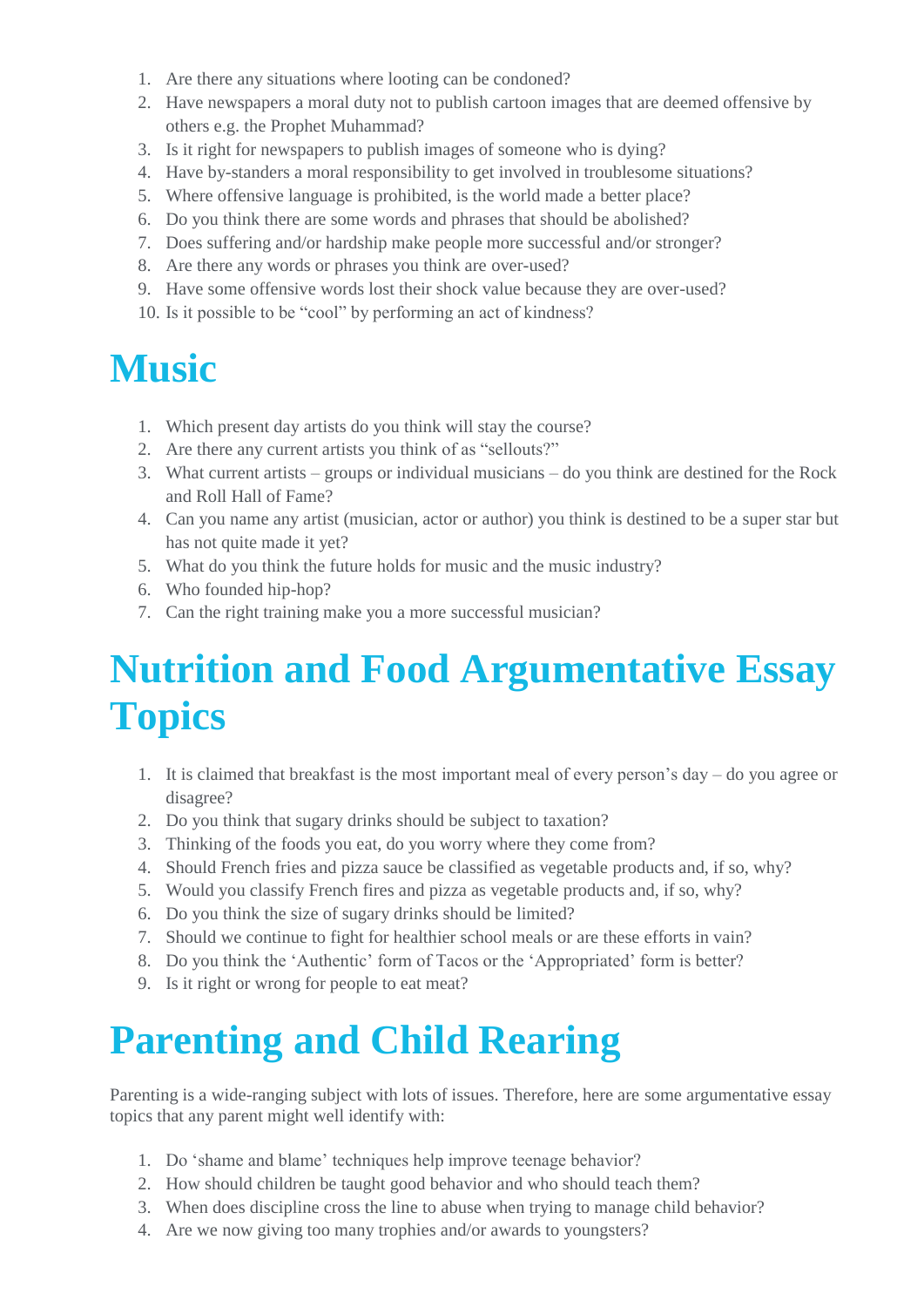- 5. Should young children be allowed to take part in television competitions?
- 6. If Halloween costumes were to portray 'positive only' images, would it make any or much difference?
- 7. What level of discipline is it appropriate for parents to hand out to their children?
- 8. Do children suffer when they are pushed too much to achieve?
- 9. Should parents limit the amount of time their child has access to technology?
- 10. Is child privacy breached when parents upload video clips or photos of them online?
- 11. How much freedom should be given to children?
- 12. At what age should children be allowed a smart phone what age is too young?
- 13. Is present day culture having a destructive effect on childhood?
- 14. Are 'dark' movies and/or videos good or bad for children?

#### **Parenting and School**

- 1. How and why are parent-teacher conferences useful/important?
- 2. Who should be able to view student records?
- 3. Should all children be required to attend pre-school?
- 4. What is the best way for parents to handle unsatisfactory report cards?
- 5. How would you feel about being home-schooled?

#### **Personal Grooming and Fashion**

- 1. Should children be given free rein to choose their own clothes?
- 2. Thinking about cosmetic surgery, do you think it is a good or bad thing?
- 3. In terms of the clothes you wear, do you feel any concern for the health, safety and welfare of those who make them?
- 4. Do you think it is disrespectful to use such terms as "saggy pants?"

#### **Policing, Imprisonment and the Justice System Argumentative Essay Topics**

- 1. Should all police personnel wear body cameras?
- 2. Does the law act more favorably towards the rich?
- 3. Do you think 'Stop and Frisk' police tactics are right or justified?
- 4. In your opinion, should the USA abolish the death penalty?
- 5. On their release, should prisoners be allowed to vote?
- 6. In what circumstances should juveniles be given life sentences?
- 7. Will the events in Ferguson change anything?

## **Argumentative Topics on Religion and Spiritual Matters**

- 1. Do people have any control over what happens to them if so, how much?
- 2. Is inter-faith marriage important?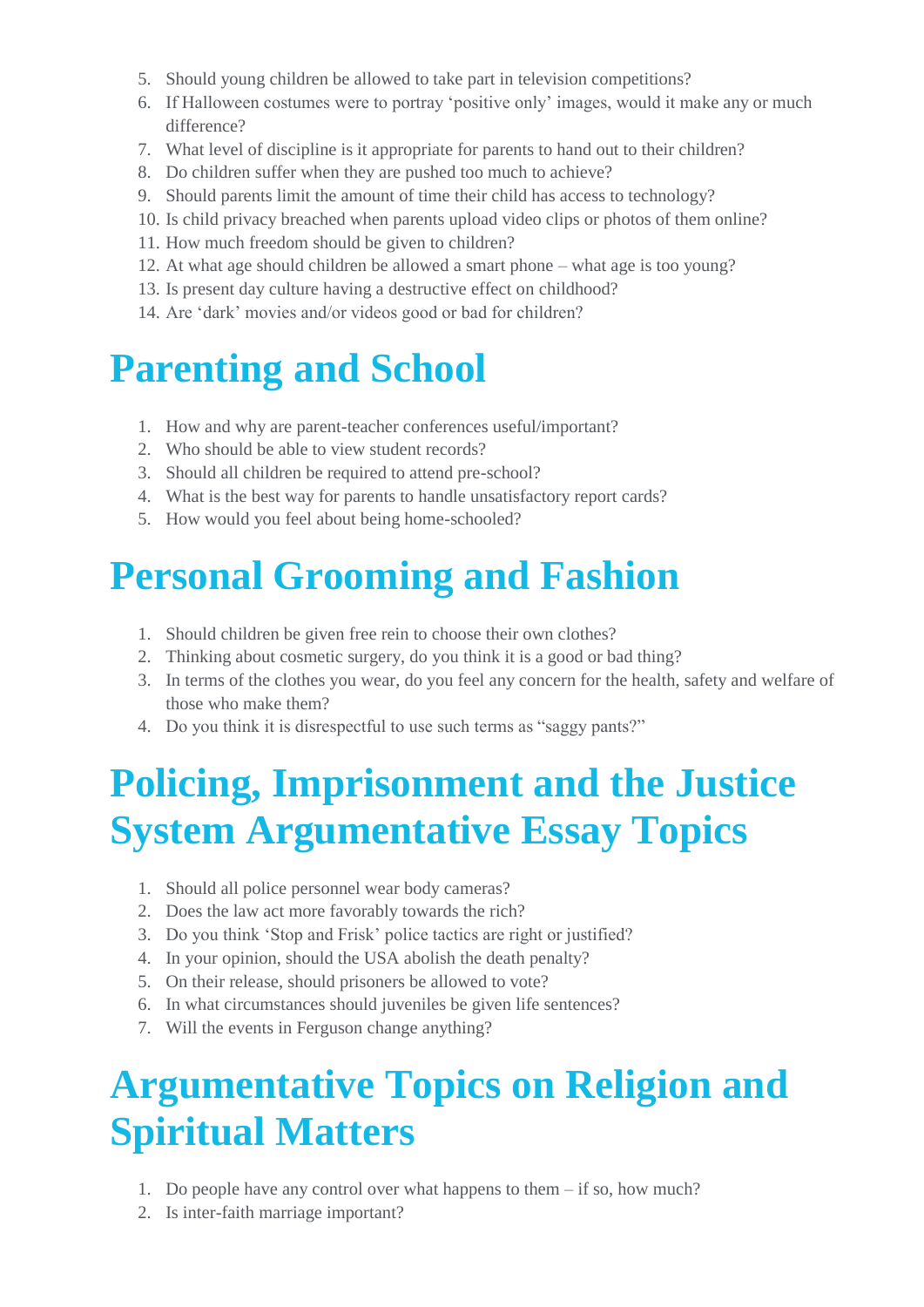- 3. Do you believe that things happen for a reason?
- 4. Do you think people can live good lives without God or any type of religion?

#### **School in General**

- 1. Would you rather attend a public or private school?
- 2. Should public school sporting activities be available to home-schooled children?
- 3. Would you say larger schools are better or worse than smaller ones?
- 4. How much importance would you attach to which school someone attends?
- 5. Do you think school or college newspapers should be subject to prior review?
- 6. Is Prom worthwhile?
- 7. Do you think Prom has any purpose other than an occasion for drinking?

#### **School Rules and Disciplinary Matters**

- 1. Do you think schools should allow or ban cell phones?
- 2. How does your school deal with bad behavior?
- 3. Should a tracking mechanism be fitted to every student's ID card?
- 4. Do you think corporal punishment should be prohibited or allowed in schools?
- 5. Should middle school students be subjected to drugs testing?
- 6. Would you say cheating is a large or small problem?
- 7. What are the best ways of managing classroom behavior?

#### **School Times**

- 1. In your opinion, how much class time is wasted?
- 2. Do school children need recess?
- 3. Should the dropout age be increased?
- 4. Is it all right for students to skip senior year in high school?
- 5. Do you think students should go to school earlier?
- 6. Should the school day begin later?
- 7. Is it time to review the number of years a student spends in high school?
- 8. Should the school year be longer or shorter?
- 9. Is the school day too short, long or the right length?

## **Shopping Matters**

- 1. Do you buy goods and services from local businesses/shops?
- 2. Is it ok for businesses to gather information about customers?
- 3. Do you think Amazon has become overly powerful?
- 4. Should trading start later or earlier on Black Friday?

## **Space Travel/Exploration**

1. Have you any ambitions/plans to undertake any space travel?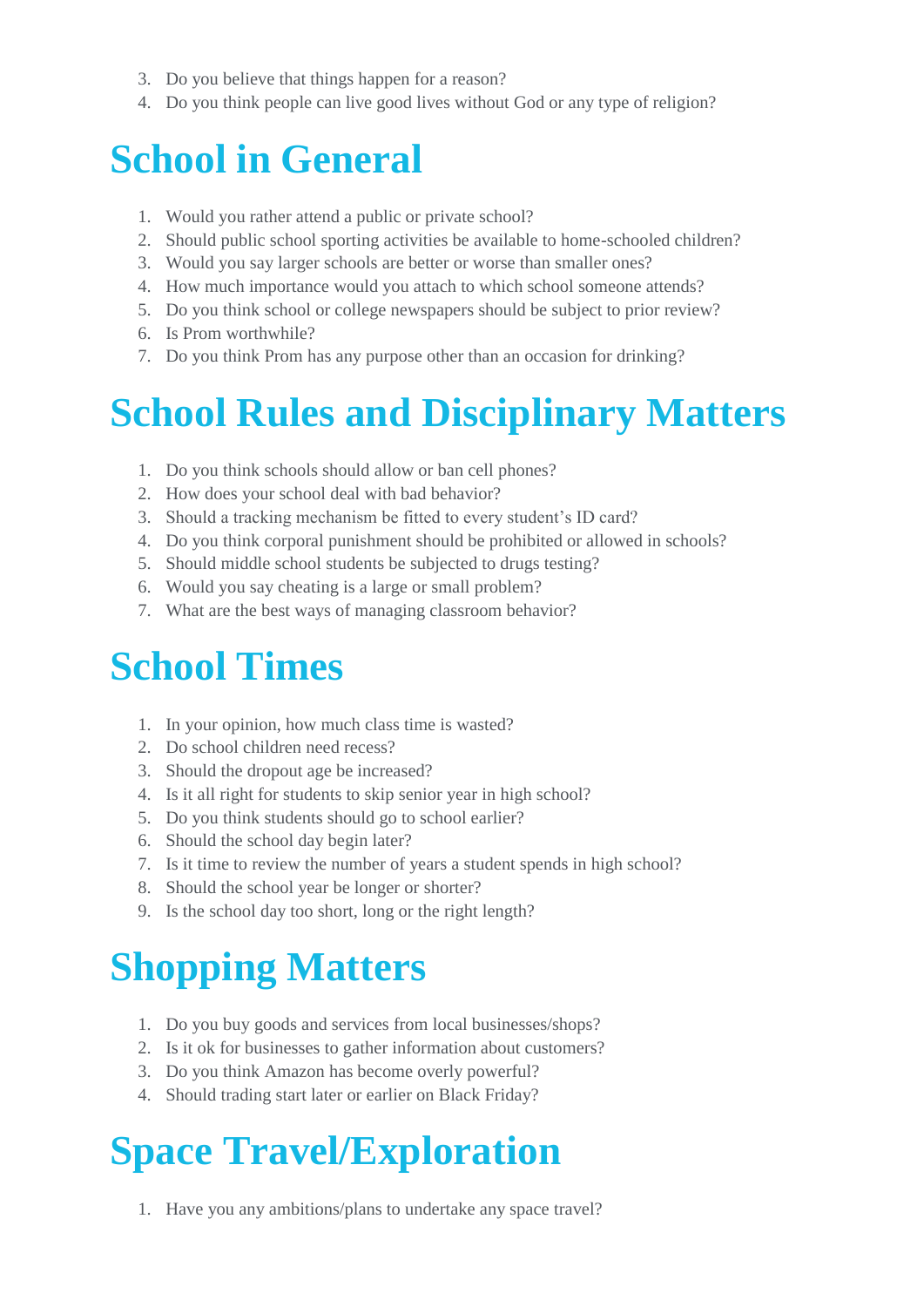- 2. Do you think humans will ever live on Mars?
- 3. Do you think that life currently exists or has ever existed anywhere else except on earth?
- 4. Do you believe in alien life or that any intelligent form exists?

#### **Sports (General)**

- 1. Would a bike-sharing program be beneficial in your neighborhood?
- 2. How important do you think it is that an NBA player announced they were gay?
- 3. Should a minimum legal age be set to climb difficult mountains like Everest?
- 4. In your opinion, is cheerleading a sport?
- 5. Would you say baseball is retaining its label for being "cool?"

## **Sports and Sporting Matters**

- 1. Do clubs and managers have a responsibility to ensure players uphold certain standards in terms of personal conduct?
- 2. Are some sports too demanding for children?
- 3. Do fans put too much expectation and/or pressure on professional sportspersons and athletes?
- 4. Do you think sports betting should be legally permitted everywhere?
- 5. Do you think colleges would do better to fund wellness programs instead of sports programs?
- 6. Should the rules relating to how coaches deal with players be stricter?
- 7. Does every championship competition or game need a winner and indeed a loser?

#### **Standardized Tests in Schools**

- 1. Should students who achieve high scores be given bonuses or cash prizes?
- 2. Do school tests measure ability effectively?
- 3. How seriously should students treat standardized tests?
- 4. How long do you spend getting ready for school tests?
- 5. What study advice would you give to students about to take tests?

# **Teaching and Learning**

- 1. Do schools need new methods for teaching mathematics?
- 2. Does class size matter?
- 3. How important is it that schools teach the Arts?
- 4. What is the best way to teach history?
- 5. What proportion of the school day should be devoted to group work?
- 6. Does the décor of a classroom affect learning?
- 7. What is the real value of homework do students learn much from it?
- 8. What does your school really teach you?
- 9. Is it right that students are grouped according to their ability?
- 10. Does gym class lead to improved all-round performance?
- 11. Should reading and math be catered for in gym class too?
- 12. Do students get too much homework to do?
- 13. Do you think students are given enough chance to explore or use their creative talents?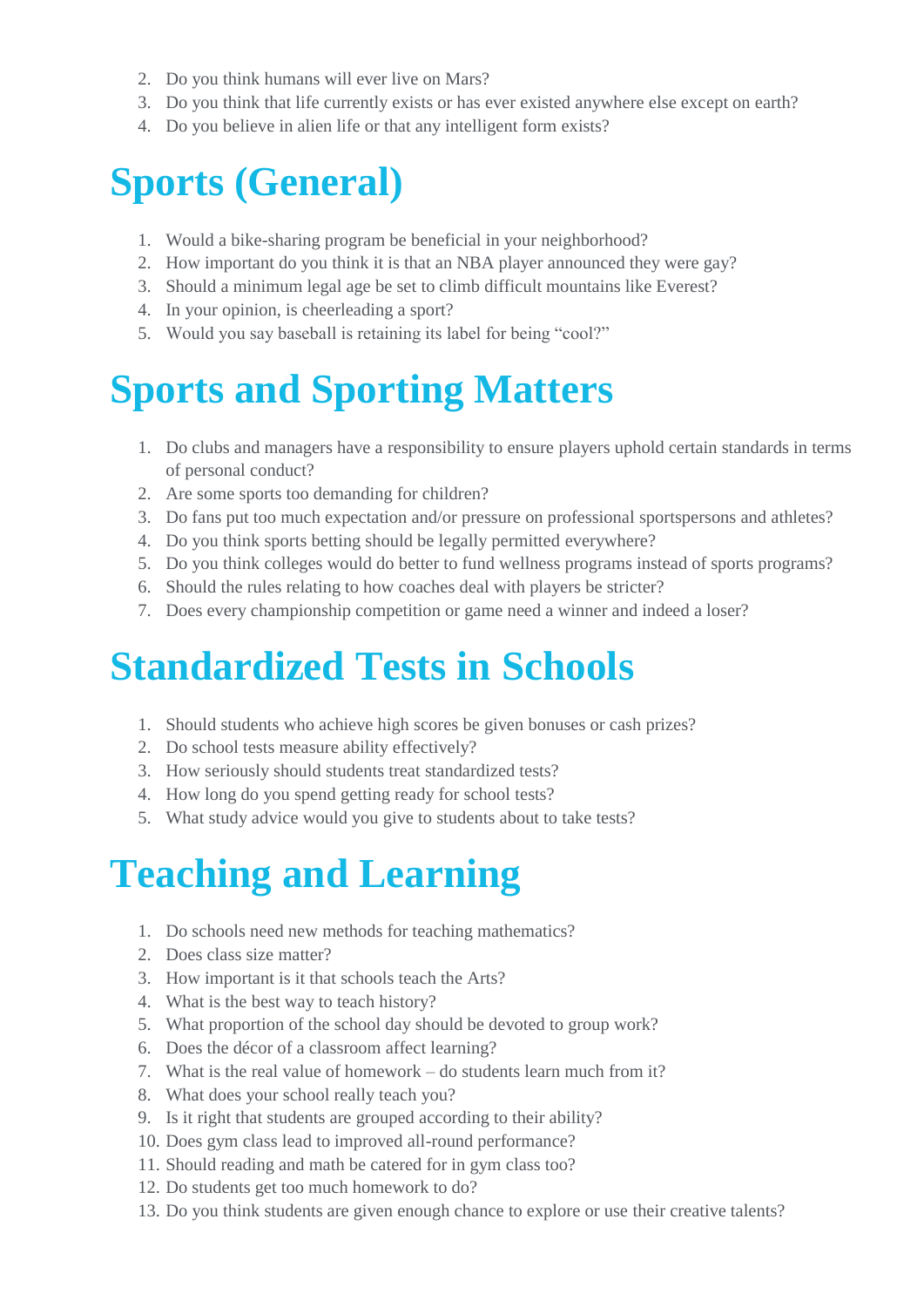# **Technology Argumentative Essay Topics**

- 1. Do you think technology gives users a feeling of being alone?
- 2. Do you have Google glasses or do you plan on getting a pair?
- 3. Do you find technology annoying/distracting?
- 4. Is there any amount of texting you would describe as too much?
- 5. Do you think the trend for wearable technology will ever properly catch on?
- 6. Does cell phone technology have any educational value?
- 7. Do you play games on your smart phone and, if so, how much of your time to you spend on this activity?
- 8. Being so accessible, has digital photography diminished conventional photography?
- 9. Will robots have much impact on our futures?
- 10. Do people do an excessive amount of filming because of the availability of technology?

#### **Television, Theatre and the Movies**

- 1. What would you consider a good television show finale?
- 2. Does television adequately portray American diversity?
- 3. Why did a Cheerios advertisement provoke such an angry response from online users?
- 4. Is reality television guilty of dangerous stereotyping?
- 5. What makes a good television or movie commercial?
- 6. Name the best movies you saw in the last year?
- 7. Would you say television is overly 'white?'
- 8. Do television programs such as '16 and Pregnant' discourage teenagers against pregnancy or does it encourage them?
- 9. Would you agree that a live stage show offers something special that just is not available in a move or television show?
- 10. What is it about rich people that so fascinates TV and movie audiences?

#### **Video Gaming**

- 1. Do you think sexism applies to the gaming world?
- 2. Would you describe a video game as a work of art?
- 3. Would you describe video gaming as a sport?
- 4. Should violent games be sold to minors?
- 5. Would you say that playing video or online games makes people more violent in the real world?
- 6. Have you ever played any games you wanted to remake/redesign?
- 7. Should players ever feel remorse when they kill zombies?

#### **Wealth and Fame**

- 1. How much scope should the media be given in terms of reporting on the private lives of the rich and famous or should such media intrusion be banned?
- 2. Do you think the life of child stars is difficult?
- 3. Would you like to accumulate a lot of wealth in life?